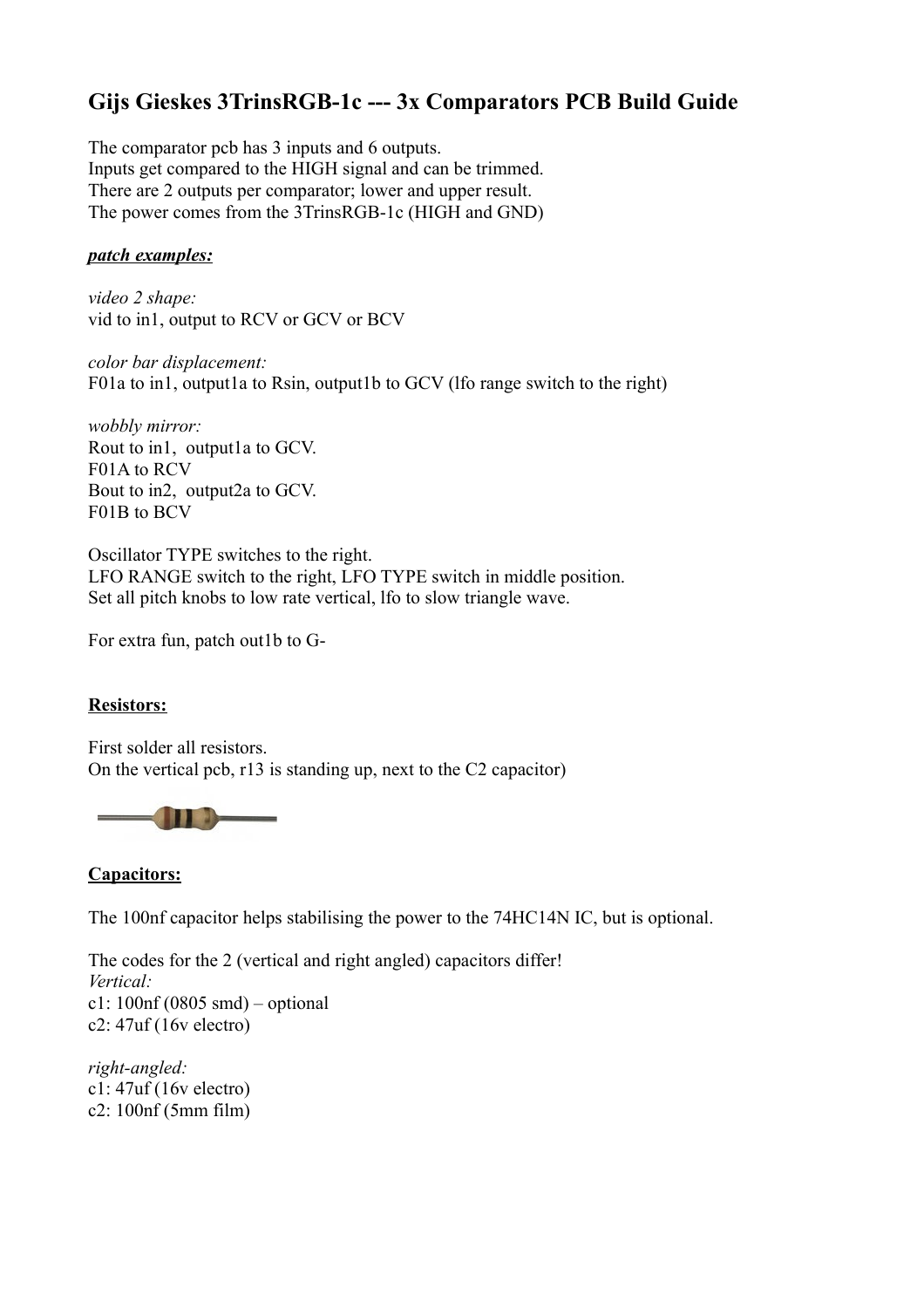## **IC socket:**

Take care of the orientation!

Solder the IC socket. First two opposite pins. Then check if the socket is flat to the pcb. If not, heat the soldered pins and push the socket to the pcb. It should click flat.



### **Transistors:**

Solder the 3 transistors. (T1, T2 and T3) (orientation!) These components are heat sensitive! First solder one leg of each, let them cool a bit and continue with the rest.

#### **Potmeters:**

*Vertical pcb:* The pots go on the other side of the pcb.



The vertical Alpha 9mm pots have these flaps on the underside.

You have to cut one of these metal flaps off, so that it does not touch the underlaying pins of the transistor.

Use a good sidecutter. If you cannot reach the metal flap, bend the three legs of the pot to the side. Be careful with this, you do not want those to break :)

Bend 'm back when you are done.

Stick the pots into the pcb and check if there is anything touching on the underside. If all is well, solder the pots.